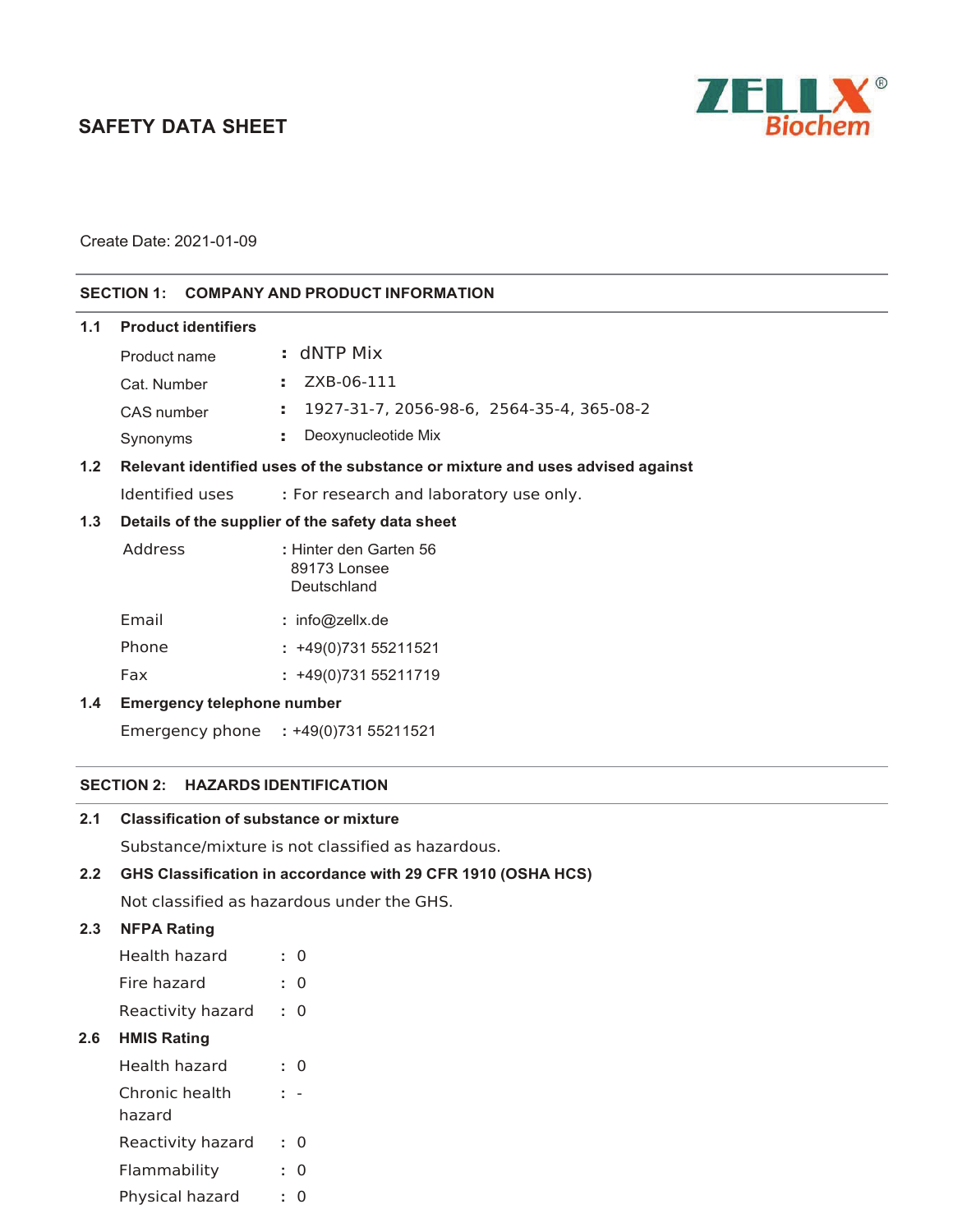#### **SECTION 3: COMPOSITION/INFORMATION ON INGREDIENTS**

#### **3.1 Substances**

| Substance                                                        | CAS#      | EC# | Concentration |
|------------------------------------------------------------------|-----------|-----|---------------|
| dATP<br>$M.F: C_{10}H_{16}N_5O_{12}P_3$<br>M.W: 491.18 g/mol     | 1927-31-7 |     | 25%           |
| <b>dCTP</b><br>$M.F: C_9H_{16}N_3O_{13}P_3$<br>M.W: 467.16 g/mol | 2056-98-6 |     | 25%           |
| dGTP<br>$M.F: C10H16N5O13P3$<br>M.W: 507.18 g/mol                | 2564-35-4 |     | 25%           |
| $d$ TTP<br>$M.F: C10H17N2O14P3$<br>M.W: 482.17 g/mol             | 365-08-2  |     | 25%           |

# **3.2 Hazardous components & classification**

No chemicals or constituents are known to be present that require disclosure under applicable regulations.

### **SECTION 4: FIRST AID MEASURES**

### **4.1 Description of first aid measures**

### **General advice**

Consult a physician if symptoms are severe or persistent. Provide this data sheet to medical personnel. If product is spilled or leaked, evacuate area.

#### **In case of inhalation**

If inhaled, move person to fresh air and monitor breathing. If not breathing, give artificial ventilation. Consult a physician if symptoms are severe or persistent.

# **In case of skin contact**

Immediately wash with excess soap and water. Take victim immediately to hospital. Consult a physician.

#### **In case of eye contact**

Flush eyes with water or eye wash solution as a precaution for 15 minutes. Consult a physician if symptoms are severe or persistent.

#### **In case of ingestion**

Only induce vomiting if recommended by medical personnel. If subject is unconscious, do not give anything by mouth. If conscious, rinse mouth with water and drink plenty of water. Consult a physician.

### **4.2 Most important symptoms and effects, both acute and delayed**

All known important symptoms are described in Section 2 and/or Section 11. No other important symptoms to report.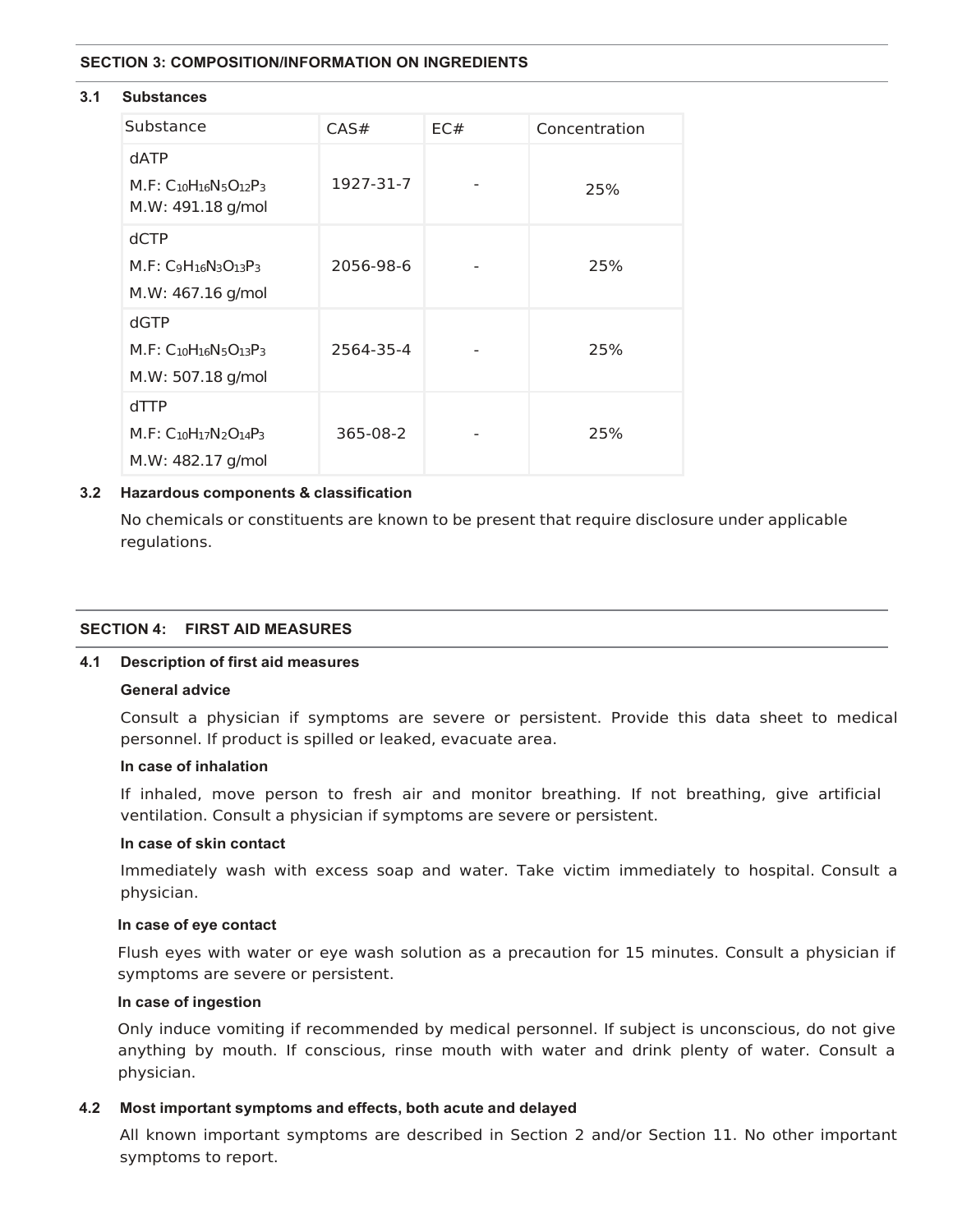# **4.3 Indication of any immediate medical attention and special treatment needed**

No special treatment indicated. Provide treatment in accordance with exhibited systems

### **SECTION 5: FIRE FIGHTING MEASURES**

#### **5.1 Conditions of flammability**

This product considered not flammable or combustible.

#### **5.2 Suitable extinguishing media**

Water spray, alcohol-resistant foam, dry chemical, and carbon dioxide extinguishers are suitable.

### **5.3 Special hazards arising from the substance**

During a fire, highly toxic gases may be generated by thermal decomposition or combustion - Unknown.

**5.4 Advice for firefighters** 

Wear self-contained breathing apparatus and protective clothing to prevent contact with skin and eyes

#### **SECTION 6: ACCIDENTAL RELEASE MEASURES**

#### **6.1 Personal precautions, protective equipment and emergency procedures**

Provide suitable ventilation. Use any necessary personal protective equipment. Avoid breathing vapors, mist or gas.

#### **For personal protection see section 8**

#### **6.2 Environmental precautions**

Do not let product enter drains.

**6.3 Methods and material for containment and cleaning up** 

Soak up with absorbent material, and discard. **For proper disposal see section 13** 

### **SECTION 7: HANDLING AND STORAGE**

#### **7.1 Precautions for safe handling**

Provide suitable ventilation. Wear any necessary personal protective equipment.

#### **For precautions see section 2**

### **7.2 Conditions for safe storage, including any incompatibilities**

Storage conditions : Keep container tightly closed. Storage Temperature: -20°C

### **SECTION 8: EXPOSURE CONTROLS/PERSONAL PROTECTION**

#### **8.1 Control parameters**

This product is not known to contain any substances with occupational exposure limit values.

### **8.2 Engineering controls**

This product is not known to contain any substances with occupational exposure limit values.

#### **8.3 Personal protective equipment**

Eye/face protection : Safety glasses with side-shields conforming to EN166. Use equipment for eve protection tested and approved under appropriate government standards such as NIOSH (US) or EN 166(EU).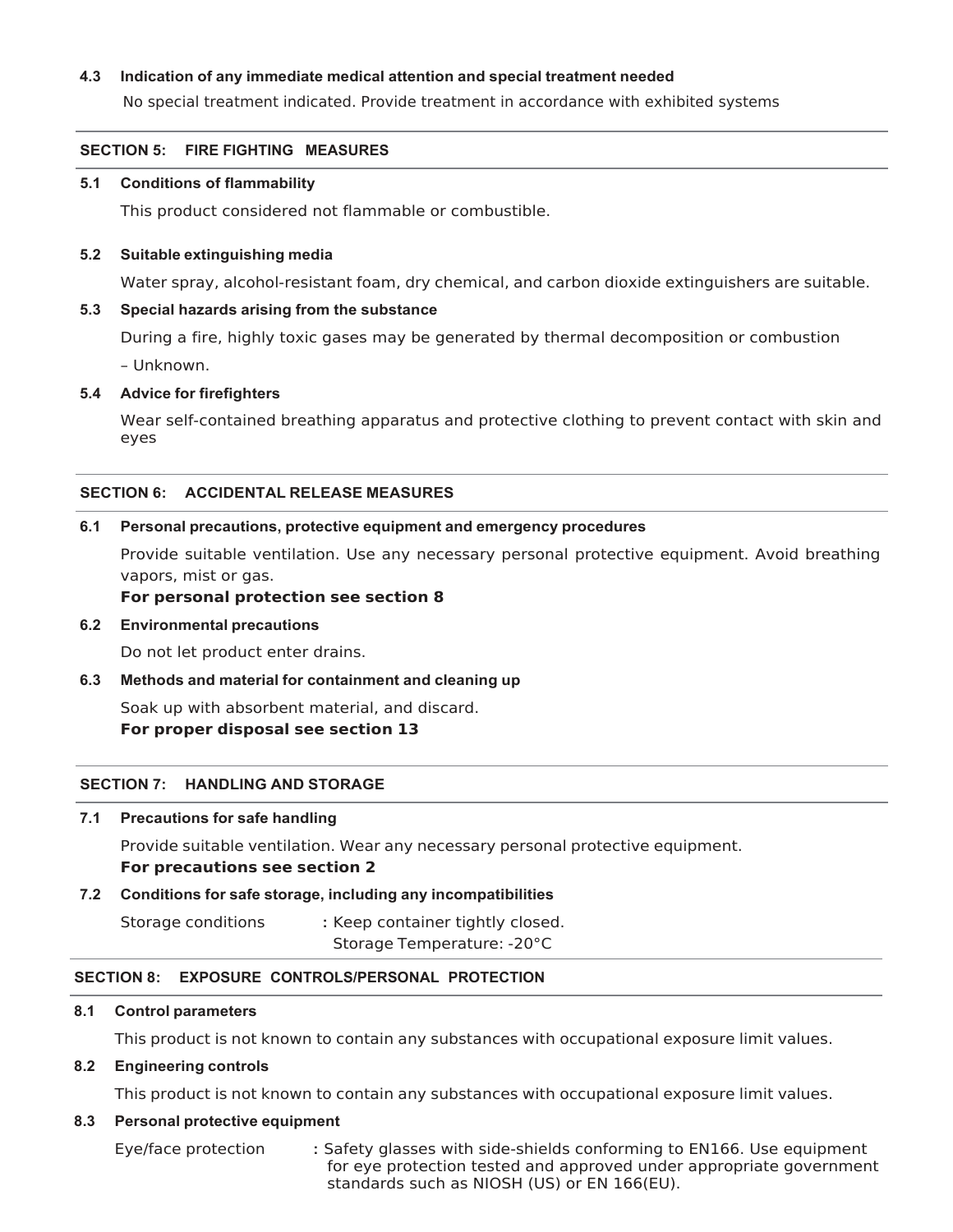| Skin protection        | : Handle with gloves. Gloves must be inspected prior to use. Use proper<br>glove removal technique - without touching outer surface of glove - to<br>avoid skin contact with this product. Dispose of contaminated gloves<br>after use in accordance with applicable laws and good laboratory<br>practices. Wash and dry hands. The type of protective equipment must<br>be selected according to the concentration and amount of the<br>dangerous substance at the specific workplace. |
|------------------------|-----------------------------------------------------------------------------------------------------------------------------------------------------------------------------------------------------------------------------------------------------------------------------------------------------------------------------------------------------------------------------------------------------------------------------------------------------------------------------------------|
| Body protection        | : Wear appropriate clothing. Ensure clothing is in good condition, with<br>no holes or tears. When selecting clothing, consider the concentration<br>and amount of substance to be handled.                                                                                                                                                                                                                                                                                             |
| Respiratory protection | : Where risk assessment shows air-purifying respirators are<br>appropriate use a full-face particle respirator type N100 (US) or<br>type P3 (EN 143) respirator cartridges as a backup to engineering<br>controls. If the respirator is the sole means of protection, use a<br>full-face supplied air respirator. Use respirators and components<br>tested and approved under appropriate government standards<br>such as NIOSH (US) or CEN (EU).                                       |

# **SECTION 9: PHYSICAL AND CHEMICAL PROPERTIES**

| 9.1          | Information on basic physical and chemical properties |                 |
|--------------|-------------------------------------------------------|-----------------|
| a)           | Appearance                                            | : Not available |
| b)           | Physical states                                       | : liquid        |
| C)           | Odor                                                  | : Not available |
| d)           | Odor threshold                                        | : Not available |
| e)           | Melting point                                         | : Not available |
| f)           | Boiling point range                                   | : Not available |
| g)           | pH                                                    | : Not available |
| h)           | Density                                               | : Not available |
| i)           | Flash point                                           | : Not available |
| j)           | Evaporation rate                                      | : Not available |
| k)           | Flammability                                          | : Not available |
| $\vert$      | Upper/lower flammability or<br>explosive limits:      | : Not available |
| m)           | Vapor pressure                                        | : Not available |
| n)           | Vapor density                                         | : Not available |
| $\mathsf{o}$ | Relative density                                      | : Not available |
| p)           | Solubility                                            | : Not available |
| q)           | Partition<br>coefficient:n-octanol/water              | : Not available |
| r)           | Autoignition temperature                              | : Not available |
| S)           | Decomposition temperature                             | : Not available |
| t)           | Viscosity                                             | : Not available |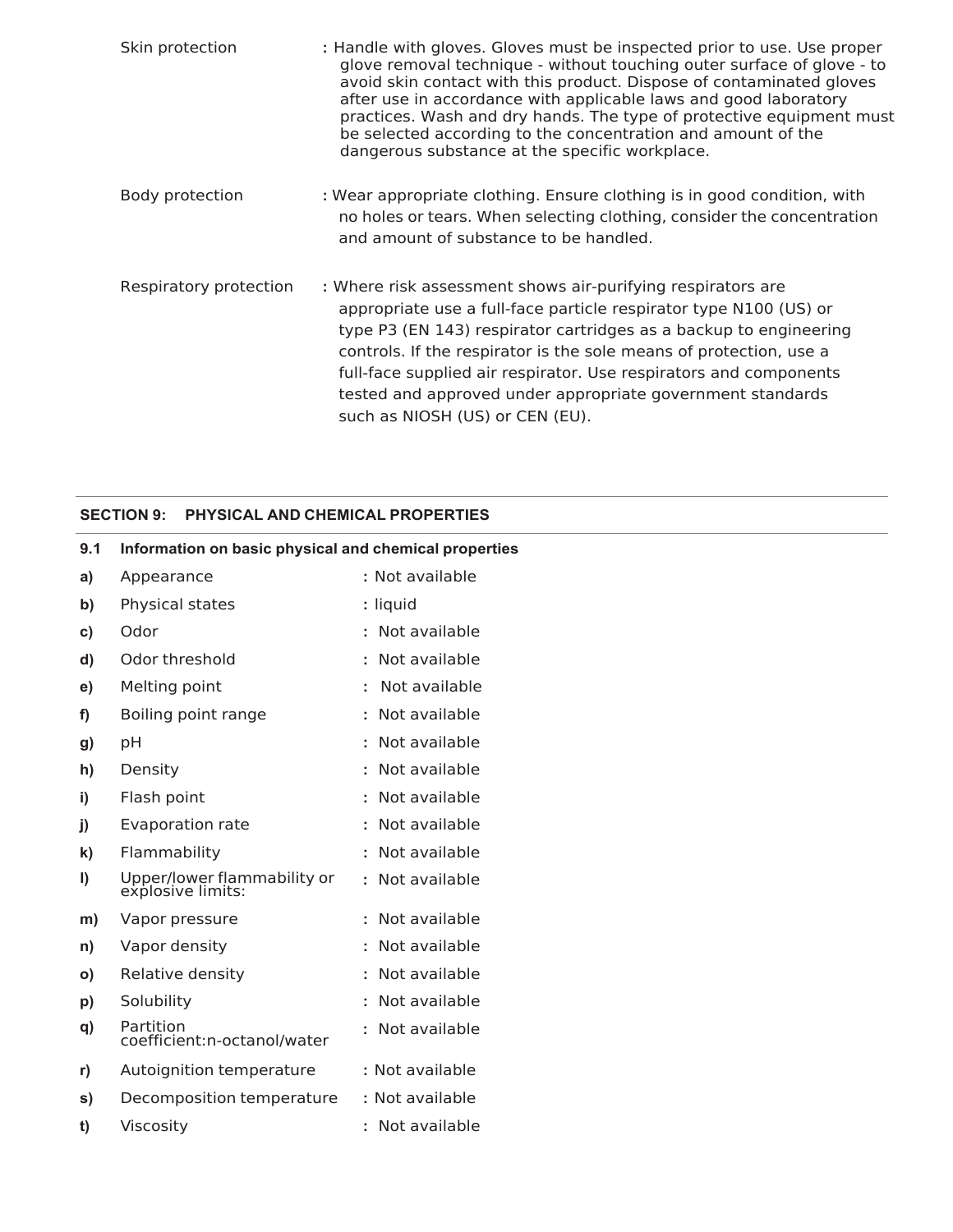### **SECTION 10: STABILITY AND REACTIVITY**

# **10.1 Reactivity**

No special reactivity is known.

# **10.2 Chemical stability**

Product is stable when stored and used as recommended.

# **10.3 Possibility of hazardous reactions**

No possibility of hazardous reactions is available.

# **10.4 Incompatible materials**

Strong oxidizing agents are incompatible with this product and must be avoided.

# **10.5 Hazardous decomposition products**

Hazardous decomposition products formed under fire conditions. - Unknown.

# **SECTION 11: TOXICOLOGICAL INFORMATION**

# **11.1 Acute toxicity**

No acute toxicity data available.

# **11.2 Skin corrosion/irritation**

No skin/corrosion irritation data available.

# **11.3 Respiratory or skin sensitization**

No Respiratory or skin sensitization data available.

# **11.4 Germ cell mutagenicity**

No germ cell mutagenicity data available.

# **11.5 Carcinogenicity**

| <b>IARC</b>  | : No component of this product present at levels greater than or equal to 0.1%<br>is identified as probable, possible or confirmed human carcinogen by IARC.  |
|--------------|---------------------------------------------------------------------------------------------------------------------------------------------------------------|
| <b>ACGIH</b> | : No component of this product present at levels greater than or equal to 0.1%<br>is identified as probable, possible or confirmed human carcinogen by ACGIH. |
| <b>NTP</b>   | : No component of this product present at levels greater than or equal to 0.1%<br>is identified as probable, possible or confirmed human carcinogen by NTP.   |

26 OSHA : No component of this product present at levels greater than or equal to 0.1% is identified as probable, possible or confirmed human carcinogen by OSHA.

# **11.6 Reproductive toxicity**

No reproductive toxicity data available.

# **11.7 Specific target organ toxicity – single exposure**

No specific organ toxicity data available.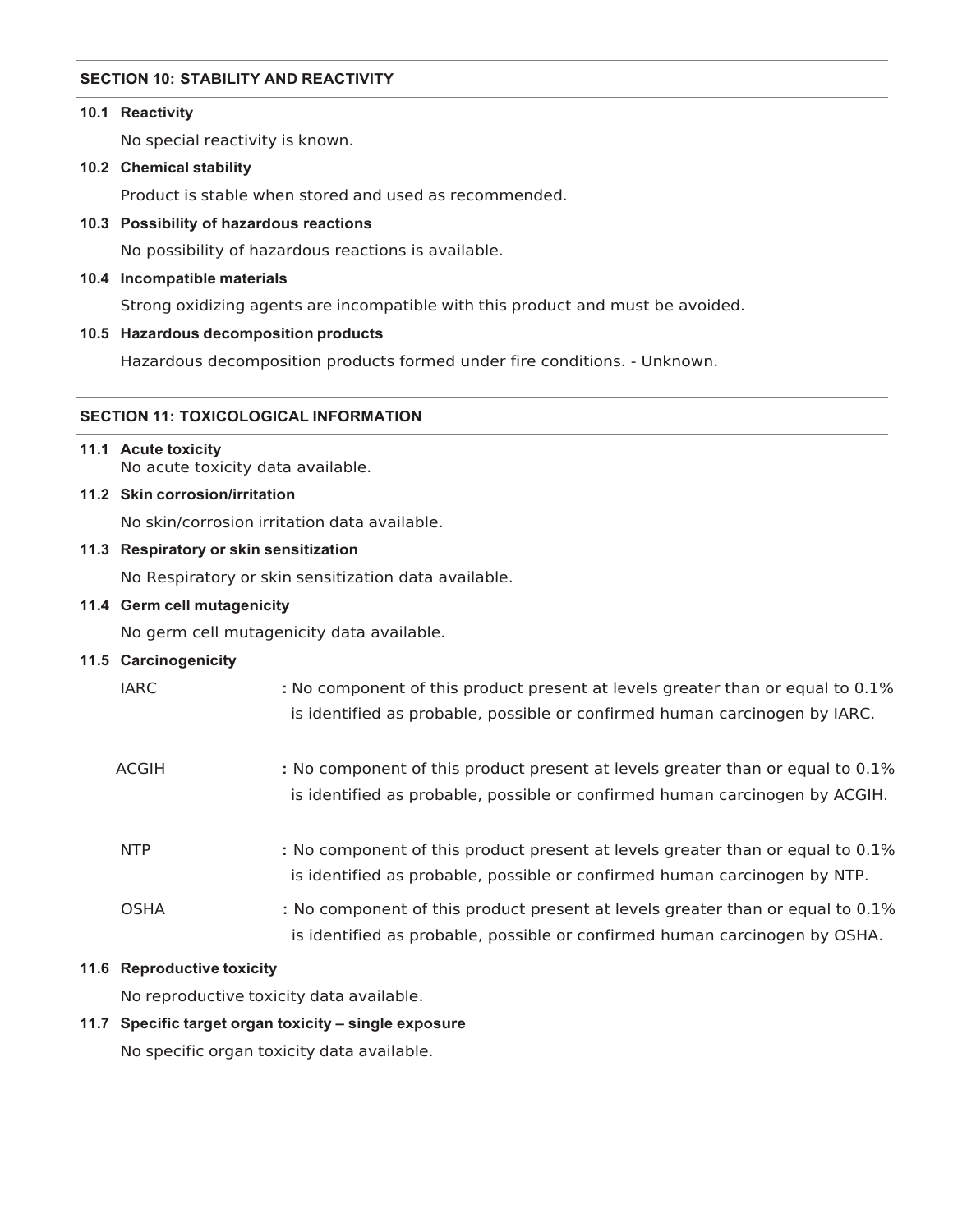# **11.8 Specific target organ toxicity – repeated exposure**

No specific organ toxicity data available.

# **11.9 Aspiration hazard**

No aspiration hazard data available.

# **11.10 Likely routes of exposure**

Respiratory organs, mouth, skin, and eyes.

# **11.11 Symptoms of exposure**

To the best of our knowledge, the chemical, physical, and toxicological properties have not been thoroughly investigated.

# **SECTION 12: ECOLOGICAL INFORMATION**

### **12.1 Toxicity**

No ecological toxicity data available.

# **12.2 Persistence and degradability**

No persistence/degradability data available.

# **12.3 Bioaccumulative potential**

No bioaccumulation data available.

# **12.4 Mobility in soil**

No soil mobility data available.

# **12.5 Other adverse effect**

No other adverse effect data available.

### **SECTION 13: DISPOSAL CONSIDERATIONS**

Disposal must be made according to official and local regulations.

# **SECTION 14: TRANSPORTATION INFORMATION**

# **14.1 DOT (US)**

Not a dangerous good under DOT(US) regulations.

# **14.2 IMDG**

Not a dangerous good under IMDG regulations.

# **14.3 IATA**

Not a dangerous good under IATA regulations.